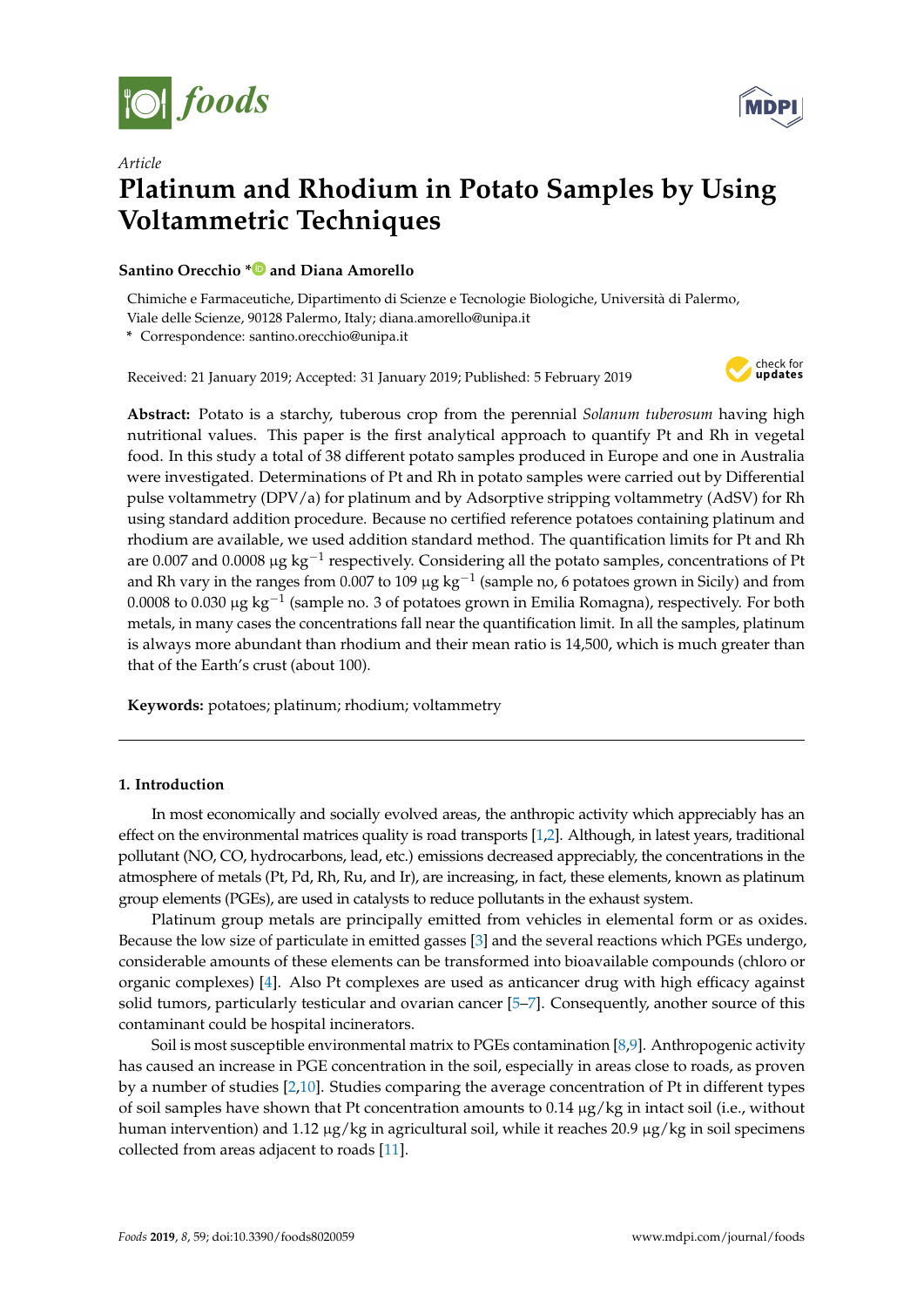Few quantifications [\[12\]](#page-9-10) of PGEs concentrations have ever been carried out in food from the time when these metals were used in car mufflers and as anticancer drugs and no information are available on platinum and rhodium concentrations in potatoes.

Potato is a starchy, tuberous crop from the perennial *Solanum tuberosum*, introduced by the Spanish to Europe in the second half of the 16th century. Potatoes have high nutritional values, such as a high protein content (containing 18 essential amino acids, including various amino acids that the human body cannot synthesize), vitamins (including vitamin C and others that are useful for the human body), abundant dietary fiber, and little fat.

This paper is the first analytical approach to quantify Pt and Rh in vegetal food. In this study a total of 38 different potato samples produced in Europe and one in Australia were investigated.

Recently, a research group [\[13\]](#page-9-11) investigated potentially toxic metals (As, Cd, Cr, Cu, Hg, Pb, Se, Zn), excluding PGEs, in agricultural samples (*Solanum tuberosum* L. tubers) in a zinc smelting area of Northwestern Guizhou Province (China). The health risks linked to potato consumption, respect to potentially toxic metal are a very important subject, because, today they are a primary food in many parts of the world.

Potato quality control requires the development of reliable analytical methods to measure very low hazardous contaminant concentrations in food and environmental matrices, as well to estimate their background concentrations. In particular, the main intention of this work was to develop a reliable method for the quantification of Pt and Rh in complexes matrices, as potatoes, because they cannot be readily measured using conventional techniques employed in most laboratories, in particular, the Inductively coupled plasma emission spectrometry (ICP) techniques due to matrix and spectra interferences. Moreover, a direct determination of platinum and rhodium at ultra trace levels by Inductively coupled plasma mass emission spectrometry (ICP-MS) is difficult, due to the separation of this metal from the matrix and to interfering signals which cannot be eliminated [\[14–](#page-9-12)[17\]](#page-9-13).

In most cases, voltammetric methods are used for individual and simultaneous determination of metals and chemical compounds when their concentrations are very low (under ppb). Numerous applications of voltammetry are reported in literature [\[18](#page-10-0)[–20\]](#page-10-1) but to the best of our knowledge, there is no information on the determination of ultra traces of Pt and Rh [\[21–](#page-10-2)[24\]](#page-10-3) in a complex matrix as potatoes. In this research, adsorptive stripping voltammetry (AdSV) and the differential pulsed voltammetry (DPV) were used to measure the concentrations of Rh and Pt in the samples.

## **2. Materials and Methods**

#### *2.1. Instrumentation*

Instrumentation, laboratory apparatus, reagents, and procedures used were described in previous papers [\[8,](#page-9-6)[9,](#page-9-7)[25\]](#page-10-4), however a brief summary is reported. The voltammetric instrumentation is constituted of a Polarograph Amel Model 433-A (Milano, Italy) with a glass cell, including a hanging mercury drop electrode (HMDE) (working electrode), a glassy carbon electrode (auxiliary), and an Ag/AgCl/KCl (sat) (reference electrode).

## *2.2. Reagents*

The reagents used during this research were analytical grade (Carlo Erba, Milano, Italy) and all solutions were prepared in Milli-Q water. Platinum and rhodium standard solutions (1000 µg  $\text{mL}^{-1}$ ) were purchased from Fluka (Milano, Italy). The diluted solutions were prepared daily. HNO<sub>3</sub> (65%) and HCl (37%) were analytical grade (Suprapur Carlo Erba, Milano, Italy). Hydrazine sulfate  $(N<sub>2</sub>H<sub>6</sub>SO<sub>4</sub>)$  and formaldehyde (HCHO) solutions were prepared daily from analytical-grade reagents (Carlo Erba, Milano, Italy).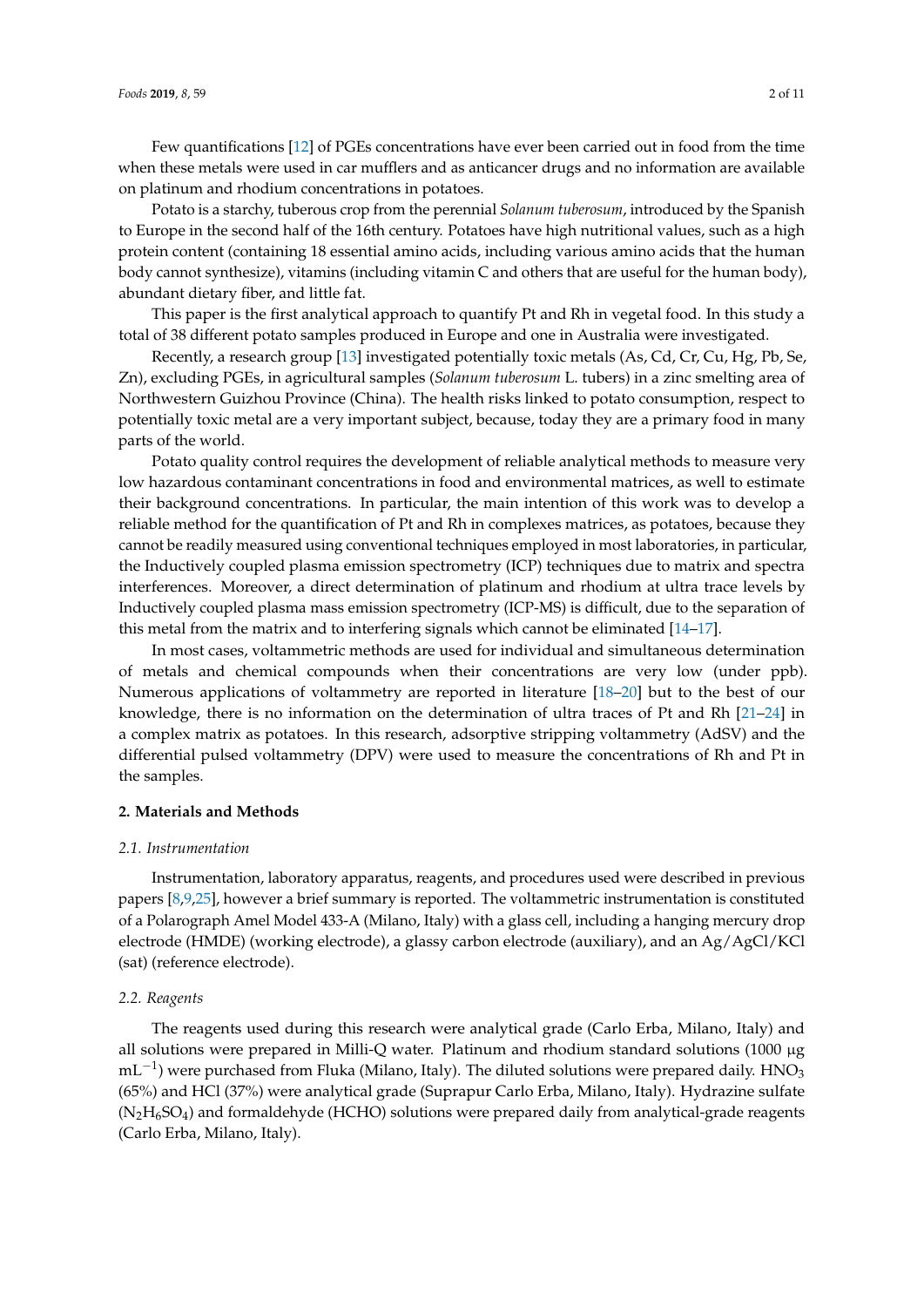#### *2.3. Quality Assurance*

All the materials used during the analysis were cleaned before use by rinsing three times with  $HNO<sub>3</sub>$  (3%) and three times with Milli-Q water. To avoid sample contaminations, different glassware and pipettes were used for standards and for solutions obtained from samples. The procedural blanks were routinely analyzed every six samples. Since certificate potatoes for the investigated platinum and rhodium are not available, all the analytical procedures were checked for accuracy by analyzing enriched samples prepared by us. The average recoveries of added analytes ranged from 80% to 95%. The relative standard deviations on the metals measurements of recovery are about 15%.

The detection (LOD) and quantification (LOQ) limits of the method, as in other studies [\[8,](#page-9-6)[25\]](#page-10-4), were calculated as the three- and ten-fold standard deviation of concentrations found in 10 procedural blanks, respectively, which were prepared in the same way as the potato samples.

# *2.4. Samples*

The 38 analyzed samples had different geographical origins: Europe and Australia. Most samples were collected from Italy. Some of the samples are obtained from local farmers while others have been found on the market. In particular, 21 samples were potatoes from different parts of Sicily, 14 samples from northern Italy, two from France, and one from Australia.

About 5–6 tubers of any type of sample were washed first with tap water and successively with Milli-Q water. The periderm was peeled immediately before analysis. Each tuber was cut into several similar small pieces using a ceramic knife. To obtain a representative sample, the tuber fragments were ground by a blender with a glass beaker and stainless steel blades.

## *2.5. Mineralization Procedure*

A total of 2–3 g of finely ground sample, dried for 24 h at 105 ◦C, were ashed in a muffle at 600 ◦C (5 h). After cooling, the ashes were digested in 5 mL of concentrated HCl and filtered through 0.45 µm filters. After treatment was completed, the clear, colorless solution was transferred into a volumetric flask and brought to volume with Milli-Q water. The water content was determined by weight loss and was used to correlate all the results with dry weight.

## *2.6. Analytical Methods*

Determinations of Pt and Rh in potato samples were carried out by Differential pulse voltammetry (DPV/a) for platinum and by Adsorptive stripping voltammetry (AdSV) for Rh using the standard addition procedure.

The solutions containing the complexes chloride of platinum ( $H_2PtCl_4$ ,  $PtCl_4^2^-$ ) and rhodium (RhCl<sub>3</sub>, RhCl<sub>6</sub><sup>3–</sup>) were purged with analytical-grade nitrogen (99.998%) at the start of each measure for 300 s and a flow of gas was maintained over the solution during the measure to prevent oxygen interference. All experiments were performed at a temperature of 25 ◦C.

Pt determinations were carried out in aqueous  $H_2SO_4$  1 M as the supporting electrolyte, in the presence of 1.2 mM hydrazine sulfate and 0.6 mM formaldehyde. Formaldehyde and hydrazine condense in situ to produce the corresponding hydrazone, which forms a complex with Pt. Subsequently, a potential varying from  $-0.3$  to  $-1.0$  V, in the differential pulse mode, was applied to the working electrode, and the catalytic current of the hydrogen formation was measured at −0.85 V (versus Ag/AgCl); its intensity being proportional to platinum concentration [\[17\]](#page-9-13). The catalytic effect of Pt makes this determination extremely sensitive.

Rhodium quantifications were carried out by adsorptive stripping voltammetry. This technique is known to give an incomparable sensitivity for several trace metals at a mercury electrode (film or drop); it involves complexation of metals with definite ligands and adsorption of the resulting complex on the mercury surface. The adsorbed complex is electrochemically removed by scanning the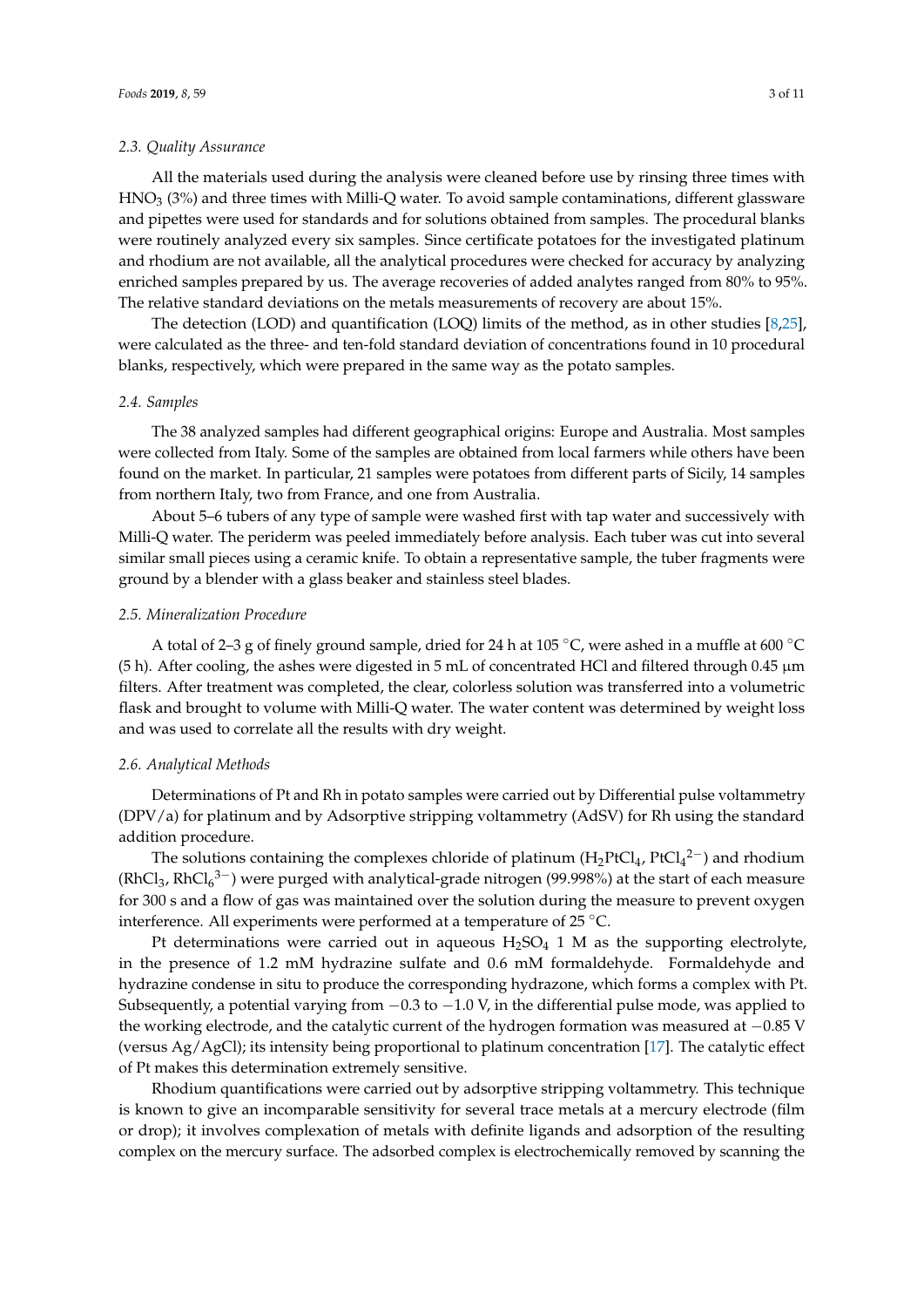electrode potential, usually in a reductive direction. Since this is a surface technique, it is suitable for determining ultra-trace levels of metals in solutions.

In HCl (0.42 M) and HCHO (0.02 M) solution, a complex rhodium formaldehyde is adsorbed on a hanging mercury electrode at −0.7 V. The potential of the working electrode was then changed from −0.9 to −1.2 V, obtaining a peak at −1.1 V due to hydrogen reduction, catalyzed by rhodium complex. The catalytic effect of Rh explains the great sensitivity of the employed method.

The instrumental parameters are shown in Tables [1](#page-3-0) and [2.](#page-3-1) The voltammogram of backgrounds were obtained before sample analysis by using the same experimental conditions of the samples. Voltammetric curves for the two analytes are shown in Figures [1](#page-3-2) and [2.](#page-4-0) For both metals, quantitative measurements were performed using the standard addition procedure. Calibration graphs were built using data from measurements and evaluated by the least-squares linear regression method. Under the developed conditions, a very good linear correlation was obtained between the monitored voltammetric peak current and metals concentrations. adsorptive stripping voltametry of the solutions obtained from the solutions of  $\mathbf{r}$ 

<span id="page-3-0"></span>**Table 1.** Operating parameters for the voltammetric analysis (differential pulse voltammetry and adsorptive stripping voltammetry) of the solutions obtained from the ashes of potato samples.

| Analytes | Tecniques    | Electrolytes  | Reagent                                                            |
|----------|--------------|---------------|--------------------------------------------------------------------|
| Pt       | DPV/a        | $H_2SO_4$ 1 M | $(N_2H_4SO_4) = 1.2$ mmol $L^{-1}$ , $(H_2CO) = 0.6$ mmol $L^{-1}$ |
| Rh       | <b>DPSAV</b> | HC10.42 M     | $(H_2CO) = 0.02$ mol $L^{-1}$                                      |
|          |              |               |                                                                    |

DPV/a: Differential pulsed voltammetry; DPSAV: Differential pulsed adsorptive stripping voltammetry.

| Parameter                             | Pt                  | Rh                             |
|---------------------------------------|---------------------|--------------------------------|
| Initial potential (mV)                | $-300$              | $-900$                         |
| Final potential (mV)                  | $-1000$             | $-1200$                        |
| Current range                         | Automatic           | Automatic                      |
| Potential scan rate (mV $s^{-1}$ )    | 50                  | 10                             |
| Potential of deposition (mV)          |                     | $-700$                         |
| Cycle n                               |                     |                                |
| Deposition time (s)                   |                     | 30                             |
| Stirring rate (r.p.m.)                | 300                 | 300                            |
| Size of the drop (a.u.)               | 60                  | 60                             |
| Delay time before potential sweep (s) | 10                  | 10                             |
| Working electrode                     |                     | Hanging mercury drop electrode |
| Auxiliary electrode                   | Glassy carbon       |                                |
| Reference electrode                   | $Ag/AgCl/KCl$ (sat) |                                |
| Flowing gas                           |                     | Nitrogen (99.998%)             |

<span id="page-3-1"></span>Table 2. Operating parameters for the differential pulse voltammetry and adsorptive stripping voltammetry analysis of the solutions obtained from the potato samples.

<span id="page-3-2"></span>

**Figure 1. Voltammetric curves for platinum and rhodium**. **Figure 1.** Voltammetric curves for platinum and rhodium.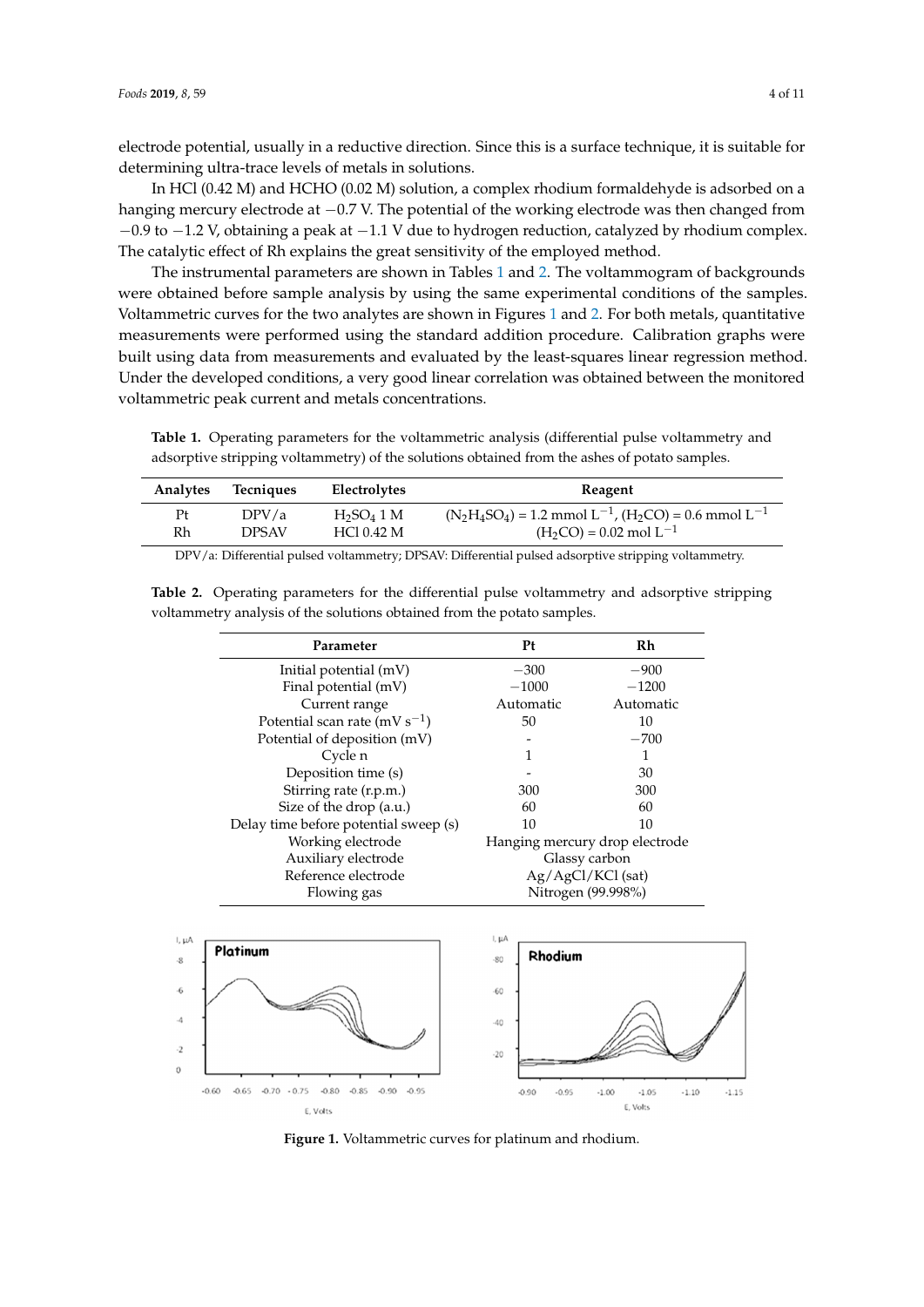The narrow range of  $H_2O$  (from 72 to 83%) found in the samples indicates, for this parameter, homogeneous chemical characteristics.

Since no certified reference potatoes containing platinum and rhodium are available, in this study, we used addition standard method. This method was used to validate the analytical methods because sample matrix and possible interferences could also contribute to the analytical signal, a situation known as the matrix effect, thus making it impossible to compare the analytical signal (in our case current) between sample and standard using the traditional calibration curve approach. Using the intercept (negative) on the curve, the employed volumes of solutions and the quantity of samples, we have calculated the concentrations of Pt or Rh in the different potato samples. Calibration graphs were built using data from measurements and evaluated by the least squares linear regression method. Under the optimum conditions a very good linear correlations ( $R^2 = 0.991 - 0.999$  for platinum and 0.994–0.999 for rhodium) were obtained between the monitored voltammetric peak current and metal concentrations. The calibration curves, of which two (for platinum and rhodium) shown by way of example in Figure [2,](#page-4-0) indicate that the methods of which two (for platinum and rhodium) shown by way of example in Figure 2, indicate that the methods for the two metals are linear already starting from concentrations very close to the limits of quantification. which we get plantification was invariantly shown by way of exam-

<span id="page-4-0"></span>

**Figure 2.** The calibration curves. (**a**) Voltammetric curves for platinum. (**b**) Voltammetric curves for **Figure 2.** The calibration curves. (**a**) Voltammetric curves for platinum. (**b**) Voltammetric curves for rhodium.

and Rh, ranged from 0.5 to 25 % and from 0.9 to 24%, respectively. Relative standard deviations are very high for those samples in which analyte concentrations are close to quantification limits. The precision of the developed methods, in terms of relative standard deviation (R.S.D. %) for Pt

The quantification limits for Pt and Rh calculated for the analyzed solutions obtained from the poralization of the samples (in the voltammetric cell) are 13 and 1.6 pg  $I^{-1}$  respectively, while mineralization of the samples (in the voltammetric cell) are 13 and 1.6 ng L<sup>-1</sup> respectively, while,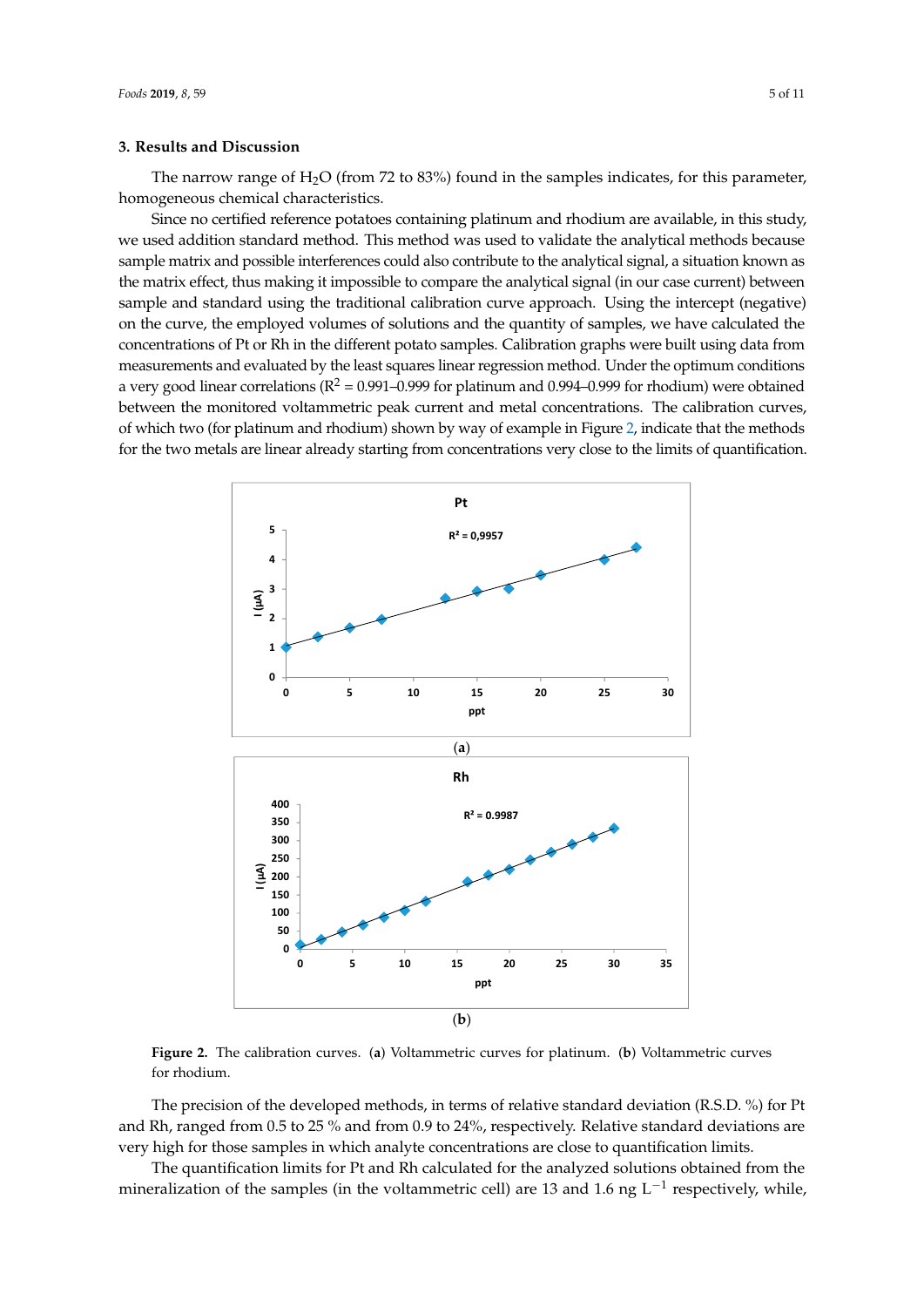considering the samples weight, the volume of analyzed solutions and the dilutions the quantification limits for Pt and Rh are 0.007 and 0.0008  $\mu$ g kg $^{-1}$ , respectively.

The concentrations of rhodium and platinum, obtained for the 38 analyzed potato samples are shown in Table [3](#page-5-0) and Figure [3](#page-6-0) and are referred to samples as such and not dried, exactly as they are consumed.

The concentrations, reported as mean of three independent analyses, are corrected for blanks. Considering all the potato samples, concentrations of Pt and Rh vary in the ranges from 0.007 to 109 µg kg<sup>-1</sup> (sample no. 6 potatoes grown in Sicily) and from 0.0008 to 0.030  $\mu$ g kg<sup>-1</sup> (sample no. 23 of potatoes grown in Emilia Romagna) respectively. For both metals, in many cases the concentrations fall near the quantification limit. In all the samples, platinum is always more abundant than rhodium and their ratio meanly is 14500, which is much greater than that of the Earth's crust (about 100).

The highest platinum concentrations were found in two samples cultivated in Sicily in the province of Syracuse, which is in a highly industrialized area due to the presence of refineries and other chemical industries.

<span id="page-5-0"></span>

| Sample         | Origin           | Pt $(\mu g/kg)$ | R.S.D. % $\pm$ | $Rh$ ( $\mu g/kg$ ) | R.S.D. % $\pm$ |
|----------------|------------------|-----------------|----------------|---------------------|----------------|
| $\mathbf{1}$   | Italy - Sicily   | 16              | 2.2            | 0.015               | 5.4            |
| $\overline{c}$ | Italy - Sicily   | 8.9             | 6.5            | 0.016               | 6.5            |
| 3              | Italy - Sicily   | 56              | 2.4            | 0.0008              | 11             |
| $\overline{4}$ | Italy - Sicily   | 6.7             | 6.1            | 0.0086              | 4.2            |
| 5              | Italy - Sicily   | 65              | 1.0            | 0.0008              | 10             |
| 6              | Italy - Sicily   | 109             | 0.5            | 0.0008              | 11             |
| 7              | Francia          | 13              | 6.2            | 0.0008              | 20             |
| $\,8\,$        | Italy - Veneto   | 69              | 4.0            | 0.0008              | 12             |
| 9              | Italy - Lazio    | 20              | 3.5            | 0.0008              | 9.9            |
| $10\,$         | Italy - Marche   | 12              | 5.2            | 0.0008              | 16             |
| 11             | Italy - Emilia   | 12              | 4.7            | 0.0008              | 4.9            |
| 12             | Italy - Emilia   | 17              | 2.3            | 0.0008              | 14             |
| 13             | Italy - Sicily   | 23              | 2.4            | 0.0008              | 13             |
| $14\,$         | Francia          | 21              | 1.0            | 0.0008              | 13             |
| 15             | Italy - Umbria   | 1.3             | 5.6            | 0.0008              | 5.6            |
| 16             | Belgio           | 0.007           | 8.0            | 0.017               | 8.0            |
| 17             | Italy - Campania | 0.007           | 11             | 0.0008              | 21             |
| 18             | Italy - Puglia   | 0.007           | 10             | 0.0008              | 25             |
| 19             | Australia        | 0.007           | 12             | 0.0008              | 12             |
| $20\,$         | Italy - Abruzzo  | 0.007           | 16             | 0.0008              | 15             |
| 21             | Italy - Sicily   | 0.007           | 12             | 0.0008              | 16             |
| 22             | Italy - Sicily   | 0.21            | 3.2            | 0.0008              | 3.2            |
| 23             | Emilia Romagna   | 0.007           | 12             | 0.0303              | 6.1            |
| 24             | Italy - Sicily   | 0.007           | 13             | 0.0085              | 2.4            |
| 25             | Italy - Sicily   | 0.007           | 11             | 0.0008              | 25             |
| 26             | Italy - Sicily   | 0.007           | 18             | 0.0008              | 22             |
| 27             | Italy - Puglia   | 0.288           | 12             | 0.0087              | 11             |
| 28             | Italy - Abruzzo  | 0.233           | 15             | 0.0008              | 24             |
| 29             | Italy - Sicily   | 0.326           | 15             | 0.0008              | 16             |
| 30             | Italy - Sicily   | 0.007           | 10             | 0.0087              | $10\,$         |
| 31             | Italy - Sicily   | 0.007           | 17             | 0.0008              | 21             |
| 32             | Italy - Sicily   | 0.007           | 14             | 0.0008              | 22             |
| 33             | Italy - Sicily   | 0.007           | 15             | 0.015               | 0.88           |
| 34             | Italy - Sicily   | 0.007           | 16             | 0.0008              | 24             |
| 35             | Italy - Sicily   | 0.007           | 18             | 0.016               | 7.6            |
| 36             | Italy - Sicily   | 0.007           | 25             | 0.016               | 7.2            |
| 37             | Italy - Campania | 0.16            | 14             | 0.0008              | 14             |
| 38             | Italy - Sicily   | 23              | 1.2            | 0.0008              | 33             |

**Table 3.** Platinum and rhodium concentrations in potato samples.

R.S.D.: Relative standard deviation.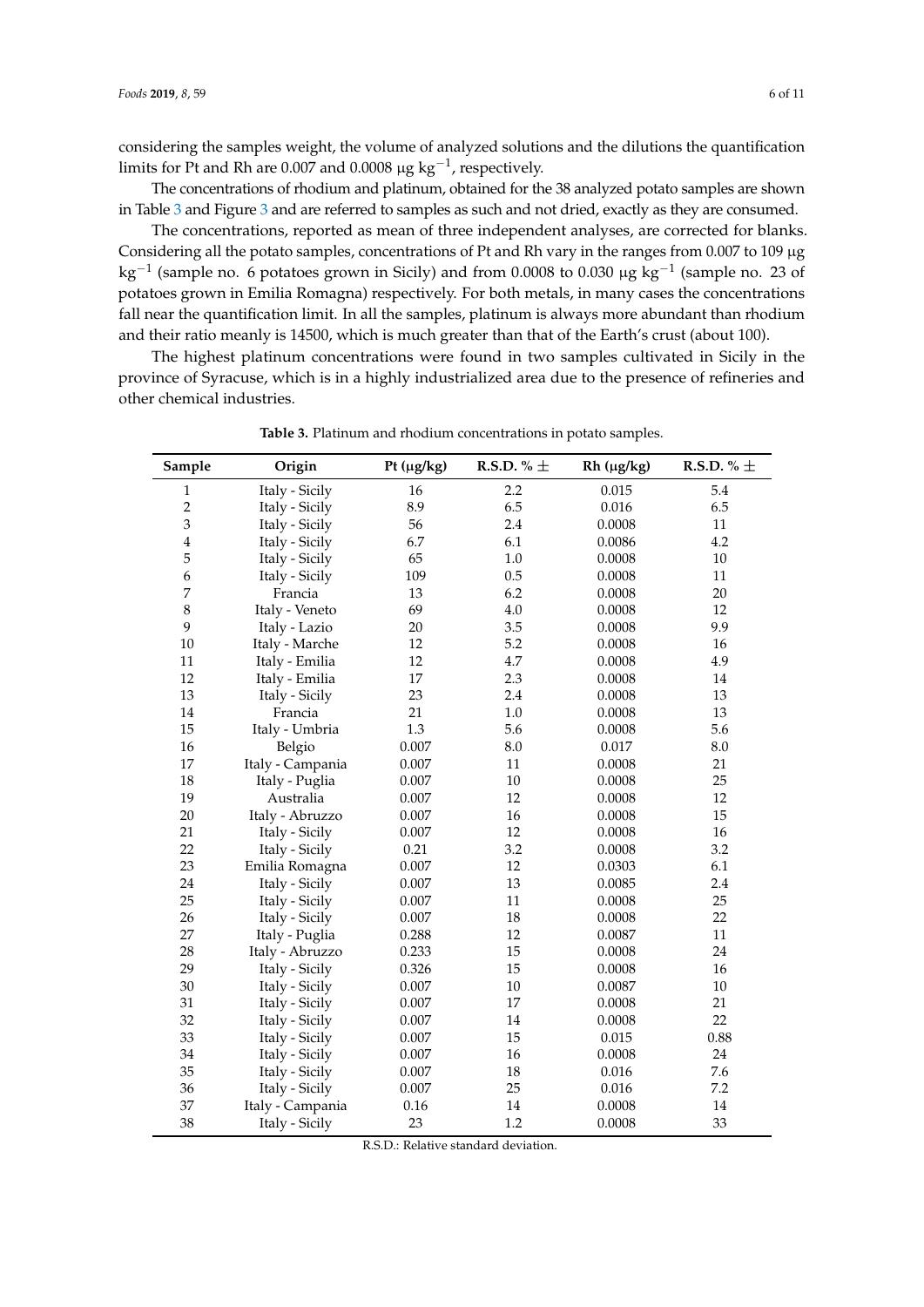<span id="page-6-0"></span>

**Figure 3.** Platinum and rhodium concentrations in potato samples. **Figure 3.** Platinum and rhodium concentrations in potato samples.

We tried to treat the results from the statistical point of view but we realized that there is no We tried to treat the results from the statistical point of view but we realized that there is no correlation between the different samples nor between the platinum data between them nor between correlation between the different samples nor between the platinum data between them nor between those of the rhodium, and even less between those of the two metals. those of the rhodium, and even less between those of the two metals.

A comparison of the concentrations reported by us with those of literature is impossible due to A comparison of the concentrations reported by us with those of literature is impossible due to the lack of data [on](#page-6-1) the two analytes in the same matrix. For an evaluation, in Table 4 we show the platinum and rhodium concentrations determined by [sev](#page-10-5)eral researchers [26] in some plant and fungal species sampled along roads and motorways. In *Nerium oleander* leaves, Pt and Rh concentrations were found by us in the ranges [0.33](#page-10-4)–25 an[d](#page-6-1) 0.40–4.6 µg kg<sup>-1</sup>, respectively [25] (Table 4). These concentrations for platinum are of the same order of abundance than that observed in potato samples while Rh levels resulted lower.

<span id="page-6-1"></span>

| Place               | Pt $(\mu g/kg)$        | $Rh(\mu g/kg)$         | Sample                                                                       |
|---------------------|------------------------|------------------------|------------------------------------------------------------------------------|
| Stuttgart           | 2.9<br>4.6             |                        | Roadside grass (1993)<br>Roadside grass (0.2 m) (1994)                       |
| Gent (Belgio)       | $1.4 - 1.7$            |                        | Roadside grass                                                               |
| Germania            | 3.61<br>10.6<br>< 0.03 | 0.65<br>1.54<br>< 0.03 | Roadside grass (1994)<br>Roadside grass (1997)<br>Area uncontaminated (1997) |
| Sheffield           | $0.07 - 5.4$           |                        | Bark                                                                         |
| Bialystok (Polonia) | 8.63                   | 0.65                   | Roadside grass (1 m)                                                         |
| San Francisco       | 38                     |                        | Bark                                                                         |

**Table 4.** Platinum and rhodium concentrations in environmental matrices [\[26\]](#page-10-5).

Regarding platinum, in samples of German plants, the concentrations are meanly of the same size compared to that found in the potatoes analyzed by us (mean of 12  $\mu$ g kg<sup>-1</sup>), while the concentrations of rhodium in the German samples are undoubtedly higher.

A study on Pt concentration in the diet of Australian people was carried out about thirty years ago on market-basket samples [\[27\]](#page-10-6). Considering several food products from Sydney, the concentrations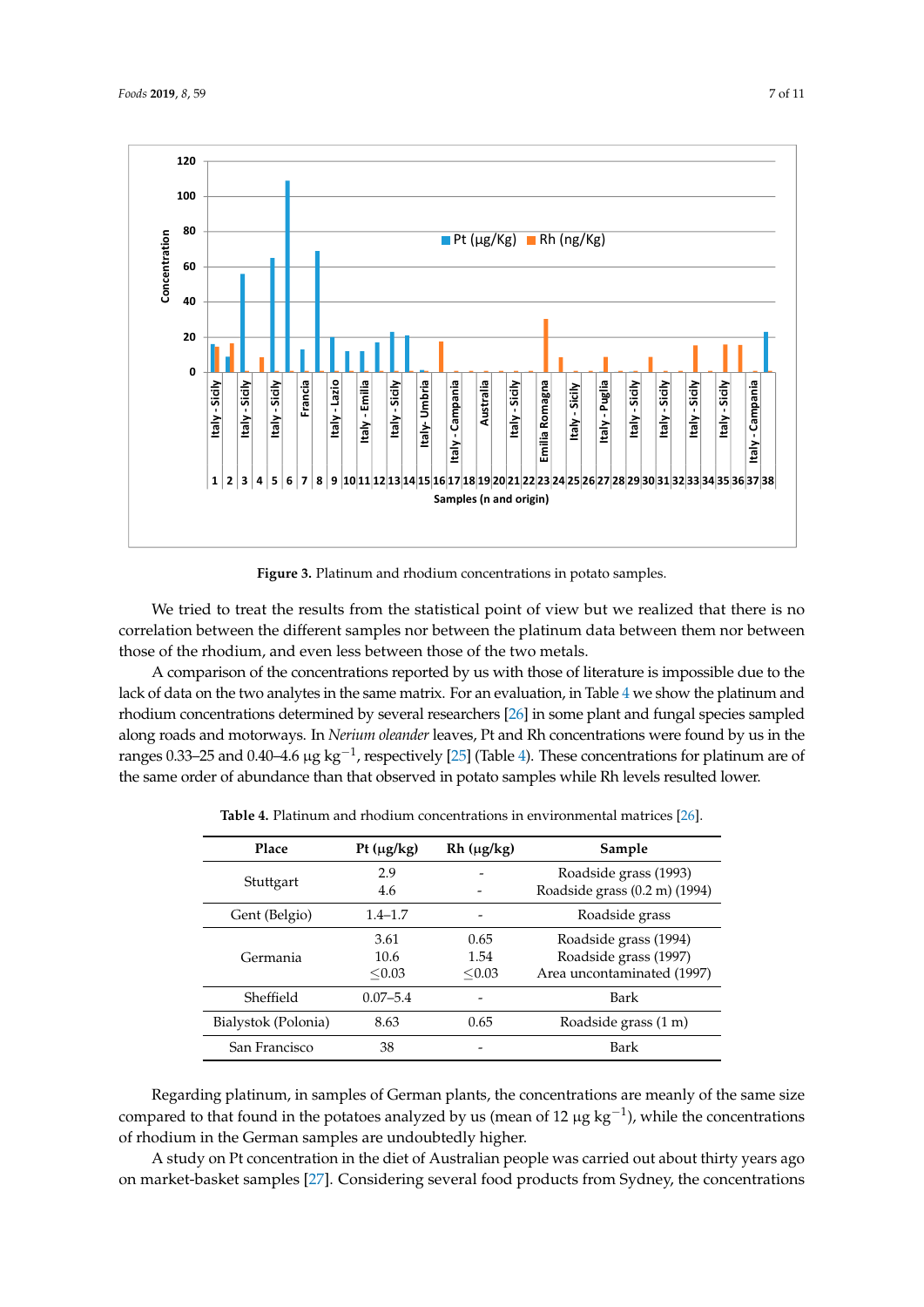of Pt ranged from 8.1 µg  $kg^{-1}$  (liver sample) to 0.13 µg  $kg^{-1}$  (full-cream milk). In particular, Pt contents were highest (mean of 5.8 μg kg<sup>-1</sup>) in eggs and offal followed, in decreasing order, by meat (3.2 μg kg<sup>-1</sup>), grain products (3.2 μg kg<sup>-1</sup>), fish (1.8 μg kg<sup>-1</sup>), fruit and vegetables (0.82 μg kg<sup>-1</sup>), and products containing milk (0.27  $\mu$ g kg<sup>-1</sup>) [\[27\]](#page-10-6). In Italian full cream milk, whole meal, and bread, the rhodium concentrations are 1.68, 0.14, and 2.2  $\mu$ g kg<sup>-1</sup>, respectively [\[8\]](#page-9-6). concentrations of Pt ranged from 8.1 μg kg−1 (liver sample) to 0.13 μg kg−1 (full-cream milk). In the 1 (full-c particular, Pt content of the state of 5.8 line of 5.8 line of 5.8 line of 5.8 line for 5.8 line for 5.8 line f

The enrichment factor  $(EF)$  [\[28,](#page-10-7)[29\]](#page-10-8) can be used to differentiate between the contaminants originating from anthropic activities and those from natural processes and to assess the degree of anthropogenic influence.

EF, evaluated relative to the background values  $[30]$ , was used to establish which elements were relatively enriched in the different samples. Values of EF close to 1 pointing to a natural origin while those  $>$ 10 are considered to have a non-crustal source [\[28,](#page-10-7)[29\]](#page-10-8). Further, EFs can also assist the determination of the degree of metal contamination. Five contamination categories are recognized on the basis of the enrichment factor (Table [5\)](#page-7-0). In this study, considering Pt, the enrichment factors ranged from  $6.5 \times 10^{-6}$  to 011, whereas for the rhodium, the values of EF are in the range 0.08–0.30. The EFs calculated for all the samples indicate the natural origin of the two metals.

<span id="page-7-0"></span>**Table 5.** Contamination categories based on EF (enrichment factor) values.

| EF < 2                 | <b>Deficiency to Minimal Enrichment</b> |  |
|------------------------|-----------------------------------------|--|
| $EF$ 2-5               | Moderate enrichment                     |  |
| $EF 5-20$              | Significant enrichment                  |  |
| EF 20-40               | Very high enrichment                    |  |
| <b>EF N 40</b>         | Extremely high enrichment               |  |
| EF: Enrichment factor. |                                         |  |

Additionally, in this paper, the degree of platinum and rhodium contamination in analyzed potato Additionally, in this paper, the degree of platinum and rhodium contamination in analyzed samples was characterized by the geoaccumulation index (Igeo) [\[29\]](#page-10-8):

$$
I_{\rm geo} = \log_2 C_{\rm me} = 1.5 B_{\rm me}
$$
 (1)

where  $\mathsf{C}_{\mathsf{me}}$  is the measured concentration of metal in the sample and  $\mathsf{B}_{\mathsf{me}}$  is the geochemical background concentration in the hearth crust (Pt = 10  $\mu$ g kg<sup>-1</sup>); Rh = 0.1  $\mu$ g kg<sup>-1</sup>) [\[30\]](#page-10-9). The constant 1.5 allows us to consider natural fluctuations in the content of elements in the environment and to detect very small and to detect very small anthropogenic influences. Geoaccumulation index values for our data are shown in Figure [4.](#page-7-1) 4. where Cme is the measured concentration of metal in the sample and Bme is the geochemical where  $c_{\text{me}}$  is the heastical concentration of field in the sample and  $p_{\text{free}}$  is  $v_{\text{e}}$ . The constant 1.5  $v_{\text{e}}$ 

<span id="page-7-1"></span>

**Figure 4.** Geoaccumulation index values.

For geoaccumulation index, different classes are given in literature [\[29,](#page-10-8)[30\]](#page-10-9) (Table [6\)](#page-8-0). I<sub>geo</sub> ranged from  $-11.2$  to 2.9 with a mean of  $-0.27$ , and from  $-7.6$  to  $-2.3$  with a mean of  $-5.0$  for platinum and rhodium, respectively. From the data results that, for platinum, about 80% of the samples could be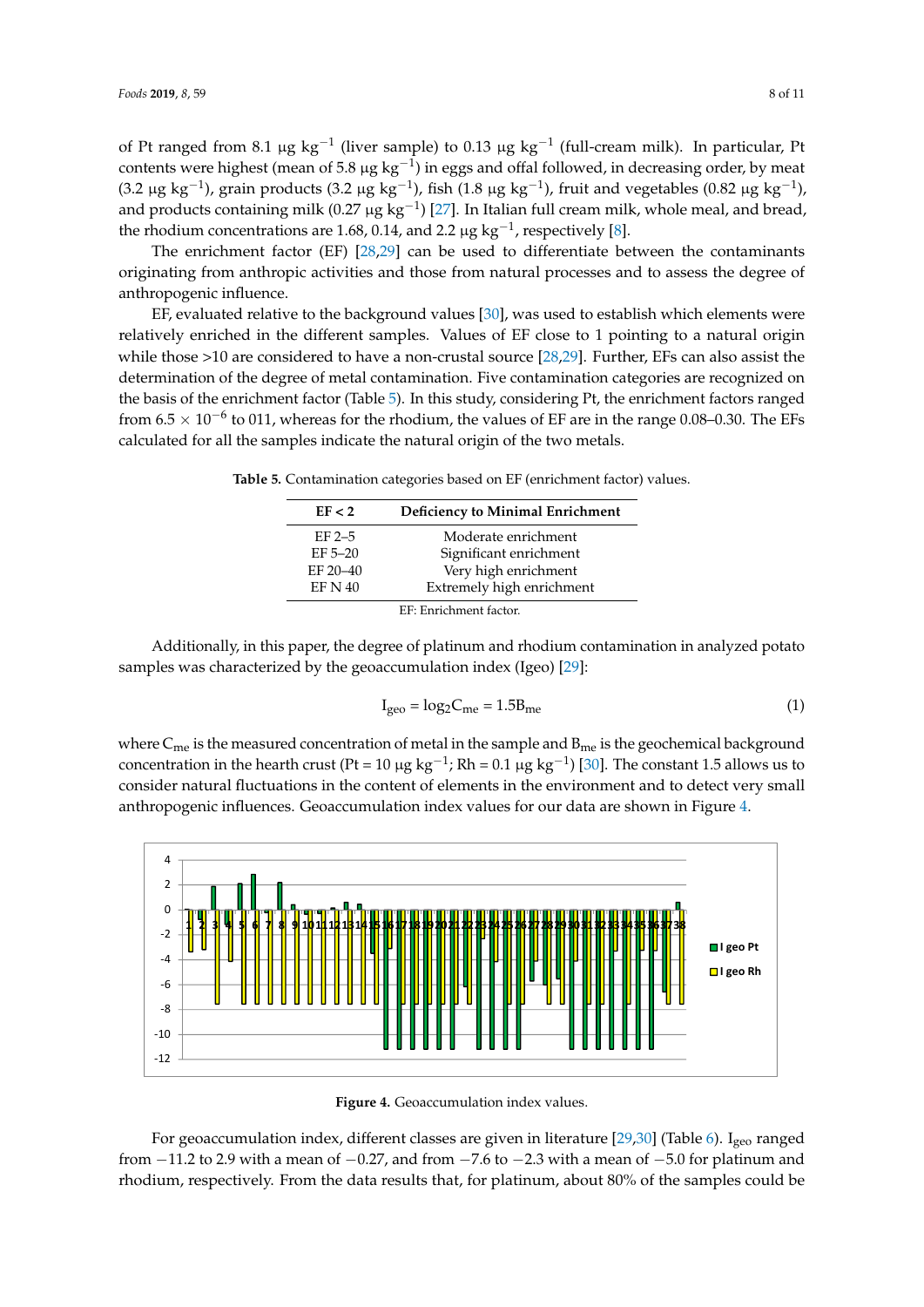classified as practically uncontaminated, five moderately contaminated, and three from moderately to heavily contaminated. The higher values of  $I_{\text{geo}}$  have been found in the potato samples (nos. 3, 5, 6, 8) grown in high-density industrial areas.

<span id="page-8-0"></span>For rhodium, in all the cases, the  $I_{\text{geo}}$  indicates practically uncontaminated potato samples.

| <b>Class</b> | Index   | Significance                              |
|--------------|---------|-------------------------------------------|
|              | < 0     | Practically uncontaminated                |
|              | $0 - 1$ | Uncontaminated to moderately contaminated |
| 2            | $1 - 2$ | Moderately contaminated                   |
| 3            | $2 - 3$ | Moderately to heavily contaminated        |
| 4            | $3 - 4$ | Heavily contaminated                      |
| 5            | $4 - 5$ | Heavily to extremely contaminated         |
| 6            | 5       | Extremely contaminated                    |

**Table 6.** Geoaccumulation classes.

# **4. Daily Intake and Health Risk**

Concerning the health risks derived from the intakes of platinum and rhodium eating potatoes, the results derived from this research are compared with the available toxicological values [\[31\]](#page-10-10).

The Food and Nutrition Board, in agreement with what established by the Institute of Medicine (FNB), for the Pt, indicates a tolerable higher intake level of 0.3 µg per day per kg of body weight [\[31\]](#page-10-10) in the adult which corresponds to about 15  $\mu$ g per day for an individual weighing 50 kg [\[32\]](#page-10-11). The European Medicines Agency guideline recommends the permitted daily exposition (PDE) for Pt (100 µg d<sup>-1</sup>) and Rh (100 µg d<sup>-1</sup>) residues in drug substances. In the present paper, the PDE is assumed as the maximum acceptable exposure to Pt and Rh on a chronic basis that is unlikely to produce any adverse health effects.

The daily intake depends both on the level of metals in the food and the amount consumed. Daily intake (DIM) of metals was calculated using the following equation:

$$
DIM = C_{metal} \times D_{food\ intake}
$$
 (2)

where  $C_{\text{metal}}$  and  $D_{\text{food intake}}$  represent the metal concentrations and daily intake of food, respectively. Considering that Americans, on average, eat 35 kilograms of frozen potatoes, 19 kg of fresh potatoes, 8 kg of potato chips and 6 kg of dehydrated potato products per year we considered 100 g/person/day [\[33\]](#page-10-12). Consuming the considered daily amount of potatoes, this supply from 0.0007 to 11 µg and from 0.00008 to 0.003 µg of platinum and rhodium for person, respectively. For comparison, the average diet of a Australian adult contains 1.4 µg of platinum per day (adult male, 1.7 μg Pt day<sup>-1</sup>; adult female, 1.2 μg Pt day<sup>-1</sup>), while in the United Kingdom the mean intake for rhodium is 0.2 µg day<sup>-1</sup> [\[31\]](#page-10-10).

# **5. Conclusion**

In this study, the concentrations platinum and rhodium of great environmental and public interest in 38 different potato samples produced in several country were investigated. Only voltammetric techniques were used to quantify the two heavy metals. The advantages about the employ of these analytical techniques are the high sensitivity that improved the limits of quantification levels for the two elements that are presents at low levels in some samples, simplicity, speed and low costs. Analyzed potato samples contain concentrations of Pt and Rh under the recommended levels by international organisms for other food. In our case, for potatoes consumers the estimated intake of Pt and Rh through the studied common food was lower than the reported values. It is not to ignore the fact that, in Italy and in other European countries, many people consume daily amounts of this vegetable several times greater than those we have assumed.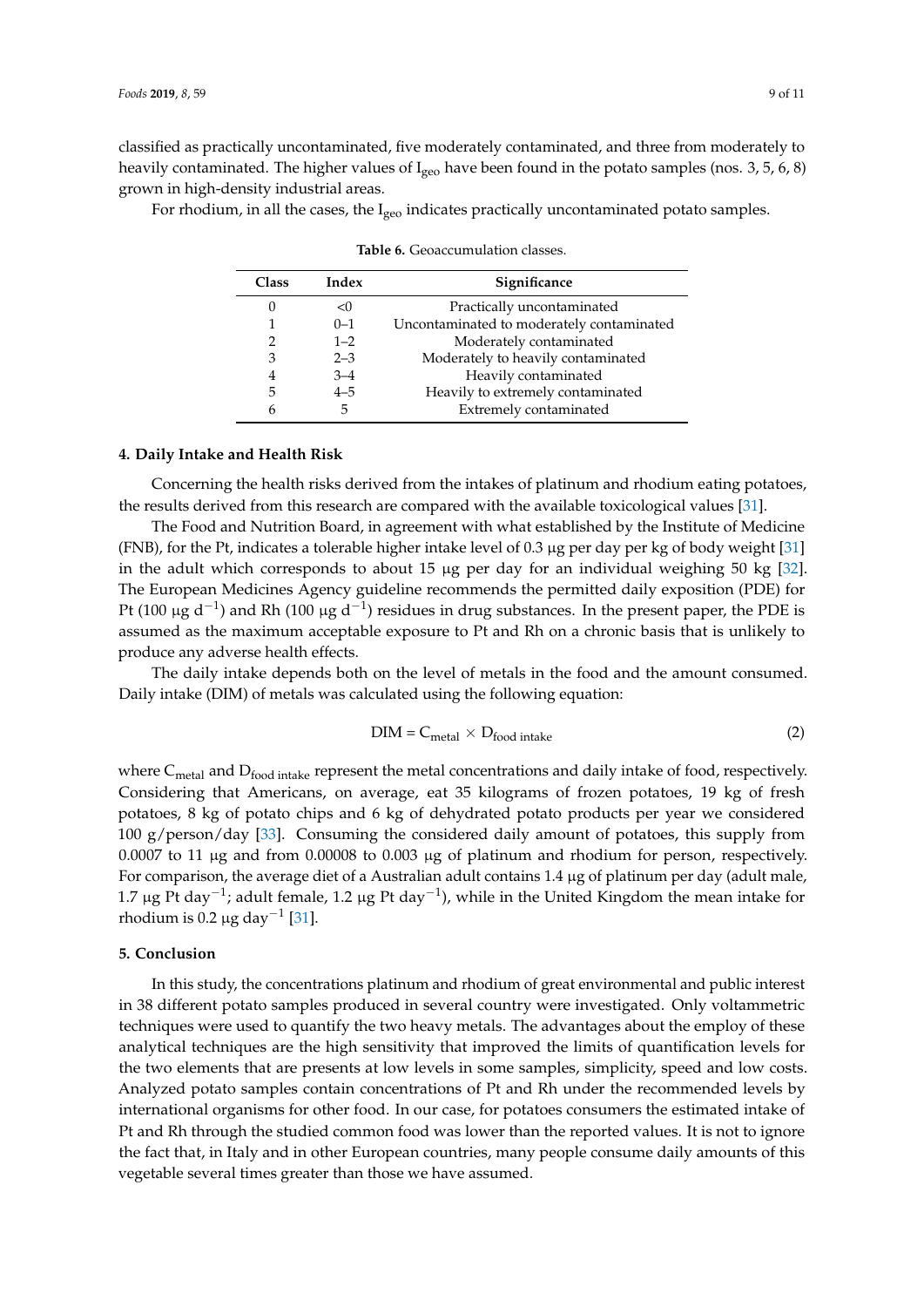**Author Contributions:** Both authors contributed, in equal measure, to the design, to the experimental part, to the evaluation of the analytical results and to the writing of the aforementioned manuscript.

**Funding:** This work was performed thanks to the financial sources from the University of Palermo (FFR-D15-005906-1236, and PJ–Ric-ssffabr-2017).

**Conflicts of Interest:** The authors declare that there is no conflict of interest.

# **References**

- <span id="page-9-0"></span>1. Helmers, E.; Mergel, N. Platinum and rhodium in a polluted environment: Studying the emissions of automobile catalysts with emphasis on the application of CSV rhodium analysis. *Fresenius J. Anal. Chem.* **1998**, *362*, 522–528. [\[CrossRef\]](http://dx.doi.org/10.1007/s002160051118)
- <span id="page-9-1"></span>2. Schafer, J.; Pulchet, H. Platinum group metals (PGM) emitted from automobile catalytic converters and their distribution in roadside soil. *J. Geochem. Explor.* **1998**, *64*, 307–314. [\[CrossRef\]](http://dx.doi.org/10.1016/S0375-6742(98)00040-5)
- <span id="page-9-2"></span>3. Schlogl, R.; Indlekofer, G.; Oelhafen, P. Emission of micro particles from automotive sources–X-ray photoelectron-spectroscopy in environmental analysis. *Angew. Chem. Int. Ed.* **1987**, *26*, 309–319. [\[CrossRef\]](http://dx.doi.org/10.1002/anie.198703091)
- <span id="page-9-3"></span>4. Lustig, S.; Zang, S.; Michalke, B.; Schramel, P.; Beck, W. Transformation behavior of different platinum compounds in clay humic soil: Speciation investigation. *Sci. Total Environ.* **1996**, *188*, 195–204. [\[CrossRef\]](http://dx.doi.org/10.1016/0048-9697(96)05172-8)
- <span id="page-9-4"></span>5. Rosenberg, B.; van Camp, L.; Grimley, E.B.; Thomson, A.J. The inhibition of growth or cell division in Escherichia coli by different ionic species of platinum(IV) complexes. *J. Biol. Chem.* **1967**, *242*, 1347–1352.
- 6. Kelland, L.R.; Farrell, N.P. *Platinum-Based Drugs in Cancer Therapy*; Humana Press: Totowa, NJ, USA, 2000.
- <span id="page-9-5"></span>7. Amatori, S.; Ambrosi, G.; Provenzano, A.E.; Fanelli, M.; Formica, M.; Fusi, V.; Giorgi, L.; Macedi, E.; Micheloni, M.; Paoli, P.; et al. PdII and PtII complexes with a thio-aza macrocycle ligand containing an intercalating fragment: Structural and antitumor activity studies. *J. Inorg. Biochem.* **2016**, *162*, 154–161. [\[CrossRef\]](http://dx.doi.org/10.1016/j.jinorgbio.2016.06.027) [\[PubMed\]](http://www.ncbi.nlm.nih.gov/pubmed/27389827)
- <span id="page-9-6"></span>8. Orecchio, S.; Amorello, D. Platinum levels in urban soils from Palermo (Italy); Analytical method using voltammetry. *Microchem. J.* **2011**, *99*, 283–288. [\[CrossRef\]](http://dx.doi.org/10.1016/j.microc.2011.05.016)
- <span id="page-9-7"></span>9. Orecchio, S.; Amorello, D. Voltammetric analysis of platinum in environment. In *Platinum Metals in the Environment*; Zerein, F., Wiseman, C.L.S., Eds.; Springer: Berlin, Germany, 2015; pp. 79–86.
- <span id="page-9-8"></span>10. Liu, Q.T.; Diamond, M.E.; Gingrich, S.E.; Ondov, J.M.; Maciejczyk, P.; Gary, A.S. Accumulation of metals, trace elements and semi volatile organic compounds on exterior windows surfaces in Baltimore. *Environ. Pollut.* **2003**, *122*, 51–61. [\[CrossRef\]](http://dx.doi.org/10.1016/S0269-7491(02)00286-5)
- <span id="page-9-9"></span>11. Wichmann, H.; Anquandah, G.A.K.; Schmidt, C.; Zachmann, D.; Bahadir, A.M. Increase of platinum group element concentrations in soils and airborne dust in an urban area in Germany. *Sci. Total Environ.* **2007**, *388*, 121–127. [\[CrossRef\]](http://dx.doi.org/10.1016/j.scitotenv.2007.07.064)
- <span id="page-9-10"></span>12. Amorello, D.; Barreca, S.; Gulli, E.; Orecchio, S. Platinum and Rhodium in wine samples by using voltammetric techniques. *Microchem. J.* **2017**, *130*, 229–235. [\[CrossRef\]](http://dx.doi.org/10.1016/j.microc.2016.09.010)
- <span id="page-9-11"></span>13. Peng, Y.; Yang, R.; Jin, T.; Chen, J.; Zhang, J. Risk assessment for potentially toxic metal(loid)s in potatoes in the indigenous zinc smelting area of northwestern Guizhou Province, China. *Food Chem. Toxicol.* **2018**, *120*, 328–339. [\[CrossRef\]](http://dx.doi.org/10.1016/j.fct.2018.07.026) [\[PubMed\]](http://www.ncbi.nlm.nih.gov/pubmed/30016697)
- <span id="page-9-12"></span>14. Krachler, M.; Alimonti, A.; Petrucci, F.; Irgolic, K.J.; Caroli, S. Analytical problem in the determination of platinum group metals in urine by quadruple and magnetic sector field inductively coupled plasma mass spectrometry. *Anal. Chim. Acta* **1998**, *1*, 363–369.
- 15. Zimmermann, S.; Menzel, C.M.; Berner, Z.; Eckhardt, J.D.; Stüben, D.; Alt, F.; Messerschmidt, J.; Taraschewski, H.; Sures, B. Trace analysis of platinum in biological samples: A comparison between sector field ICP-MS and adsorptive cathodic stripping voltammetry following different digestion procedures. *Anal. Chim. Acta* **2001**, *439*, 203–209. [\[CrossRef\]](http://dx.doi.org/10.1016/S0003-2670(01)01041-8)
- 16. Vlasankova, R.; Otruba, V.; Bendl, J.; Fisera, M.; Kanicky, V. Preconcentration of platinum group metals on modified silica gel and their determination by inductively coupled plasma atomic emission spectrometry and inductively coupled plasma mass spectrometry in airborne particulates. *Talanta* **1999**, *48*, 839–846. [\[CrossRef\]](http://dx.doi.org/10.1016/S0039-9140(98)00100-3)
- <span id="page-9-13"></span>17. Panahi, H.A.; Kalal, H.S.; Moniri, E.; Nezhati, M.N.; Menderjani, M.T.; Kelahrodi, S.R.; Mahmoudi, F. Amberlite XAD-4 functionalized with m-phenylendiamine: Synthesis, characterization and applications as extractant for preconcentration and determination of rhodium (III) in water samples by inductive couple plasma atomic emission spectroscopy (ICP-AES). *Microchem. J.* **2009**, *93*, 49–54. [\[CrossRef\]](http://dx.doi.org/10.1016/j.microc.2009.04.007)